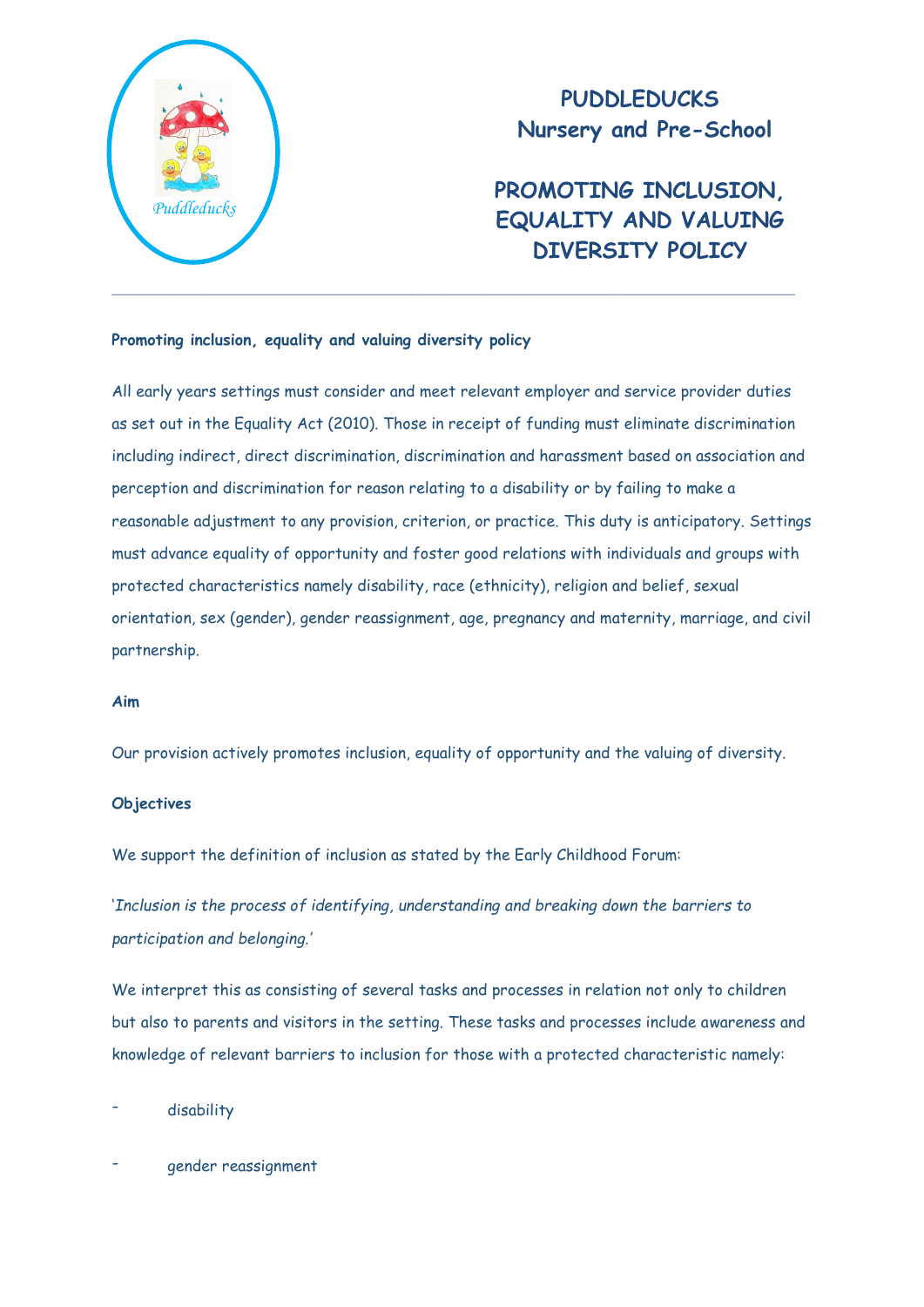- pregnancy and maternity
- race
- religion or belief
- sexual orientation
- sex (gender)
- age
- marriage or civil partnership (in relation to employment)

This includes unlawful behaviour towards people with protected characteristics. Unlawful behaviour being direct discrimination, indirect discrimination, associative discrimination, discrimination by perception, harassment, and victimisation (in addition, we are aware of the inequality that users facing socio-economic disadvantaged may also encounter). We will not tolerate behaviour from an adult which demonstrates dislike and prejudice towards groups and individuals living outside the UK (**xenophobia**). This also applies to the same behaviour towards specific groups of people and individuals who are British Citizens residing in the UK.

We promote understanding of discrimination - through training and staff development - the causes and effects of discrimination on both adults and children and the long- term impact of discrimination; the need to protect children from discrimination and ensure that childcare practice is both accessible and inclusive; the need for relevant support to allow children to develop into confident adults with a strong positive self-identity.

- Developing practice that includes:
	- Developing an environment which reflects the 'kaleidoscope' of factors that can provide settings with a myriad of influences and ideas for exploring and celebrating difference.
	- Ensuring that barriers to inclusion are identified and removed or minimised wherever possible.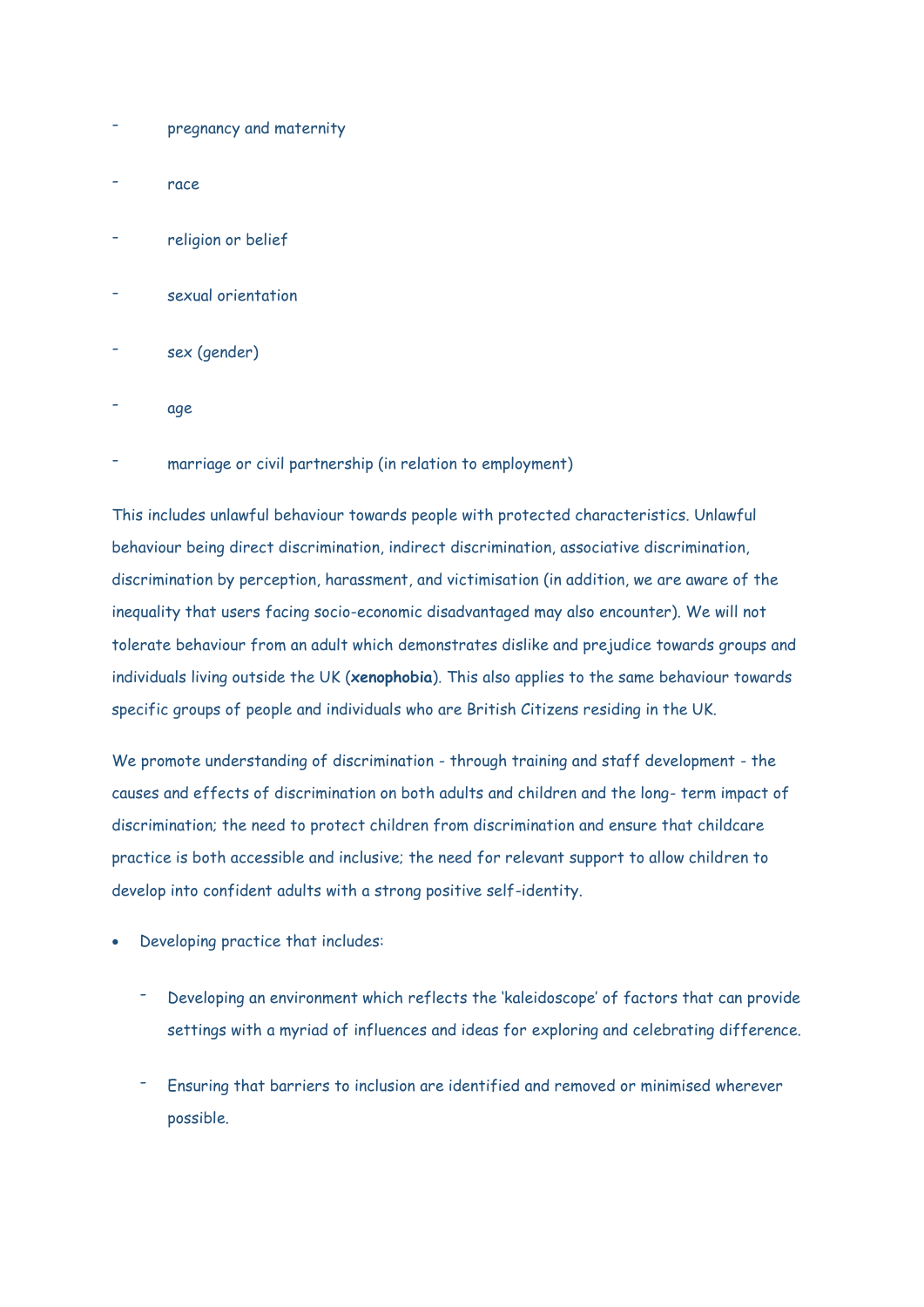- Understanding, supporting and promoting the importance of identity for all children and recognising that this comprises multiple facets which are shaped by a 'kaleidoscope' of factors including British values, 'race'\ethnicity and culture, gender, difference of ability, social class, language, religion and belief, and family form and lifestyle, which combine uniquely in the identity of each individual; for example, we welcome and promote bi/multi-lingualism and the use of alternative communication formats such as sign language, and we promote gender equality while at the same time recognising the differences in play preferences and developmental timetables of girls and boys.
- Recognising that this 'kaleidoscope' also reflects negative images which may be internalised and negatively affect the development of self-concept, self-esteem, and confidence.
- Promoting a welcoming atmosphere that genuinely appreciate British values, different cultural and personal perspectives, without stereotyping and prejudicing cultures and traditions on raising children, by always involving parents.
- Promoting community cohesion and creating an environment that pre-empts acts of discrimination so that they do not arise.
- Recruitment of staff to reflect cultural and language diversity, disabled staff, and staff of both genders.
- Addressing discrimination as it occurs from children in a sensitive, age-appropriate manner to ensure that everyone involved understands the situation and are offered reassurance and support to achieve resolution.
- Challenging discriminatory behaviour from parents, staff or outside agencies or individuals that affect the well-being of children and the early years community.
- Creating an ethos within which staff work confidently within a culturally complex environment; learning when to change or adapt practice in the setting and having the confidence to challenge practice (including parental) that is not in the child's best interest, seeking support and intervention from agencies where appropriate.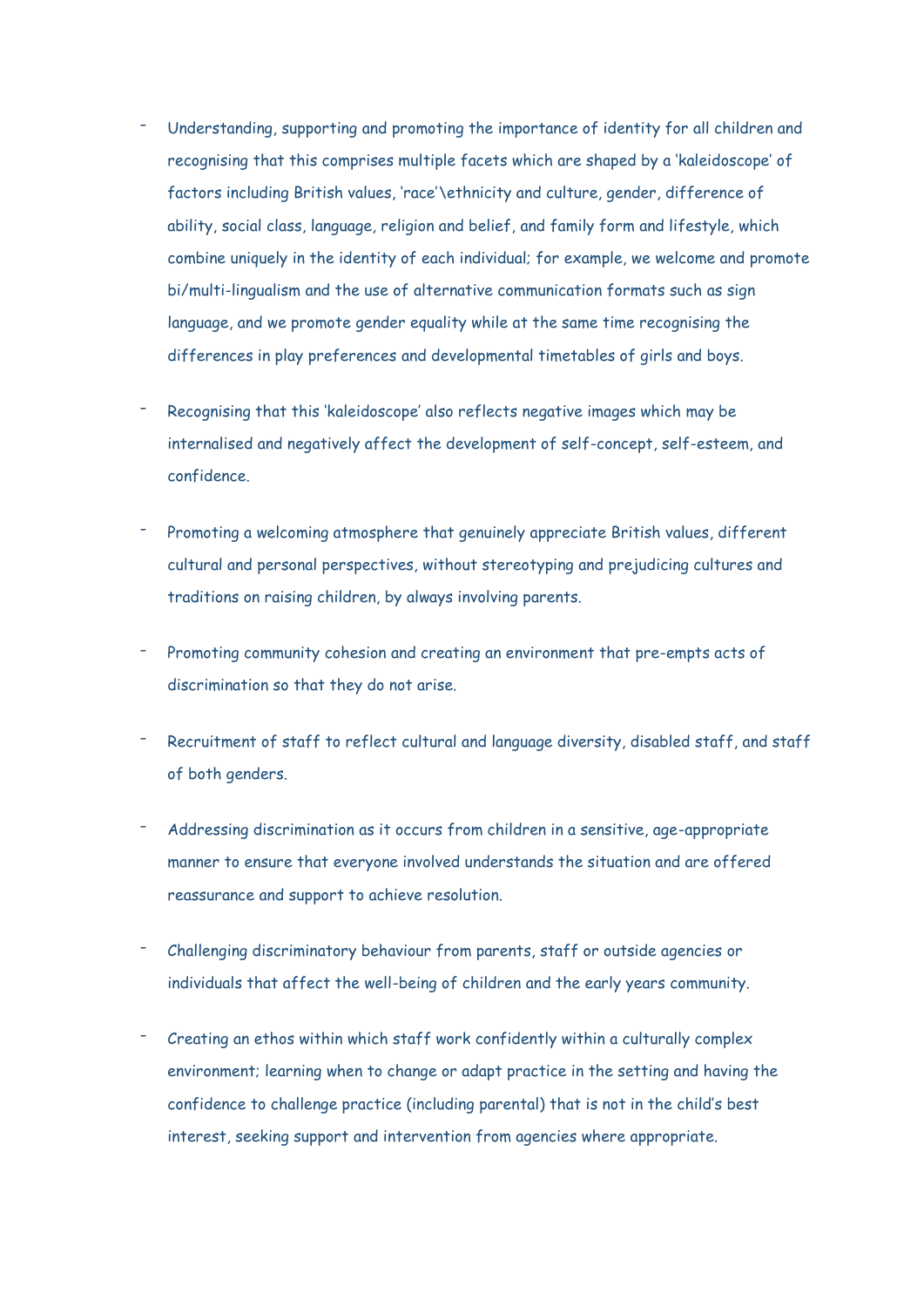- Ensuring that practitioners work closely with the Special Educational Needs Coordinator to make sure that the additional needs of all children are identified and met.
- We are aware of anti-discriminatory legislation and able to use it to shape the service and support parents and children against discrimination in the local community, for example, against asylum seekers, the Travelling community and same sex parents.
- We regularly monitor and review our practice including long-term preventative measures to ensure equality such as auditing of provision, formulating an equality plan, applying impact measurements and positive actions. In addition, short term measures such as recognition and assessment of children's additional support needs (e.g. impairment, home language, family hardship, specific family beliefs and practices), day-to-day activities, provision of suitable support and resources, activity programme and curriculum, assessment, recognition of special educational needs and developing inclusive relationships.

#### **Promoting inclusion, equality and valuing diversity**

We actively promote inclusion, equality of opportunity and value diversity. All early years setting have legal obligations under the Equality Act 2010. Those in receipt of public funding also have public equality duties to eliminate discrimination, promote equality, foster good relations with individuals and groups with protected characteristics namely disability, race (ethnicity), religion and belief, sexual orientation, sex (gender), gender reassignment, age, pregnancy and maternity, marriage and civil partnership. Settings also have obligations under the Prevent Duty (2015) which highlights the need to foster equality and prevent children from being drawn into harm and radicalisation. We appear on the Wiltshire Local Offer website.

**Promoting identity, positive self-concept and self-esteem for all children through treating each child as an individual and with equal concern, ensuring each child's developmental and emotional needs are recognised and met.**

- Promoting inclusive practice to ensure every child is welcomed and valued.
- Discussing aspects of family/child identity with parents when settling in a new child.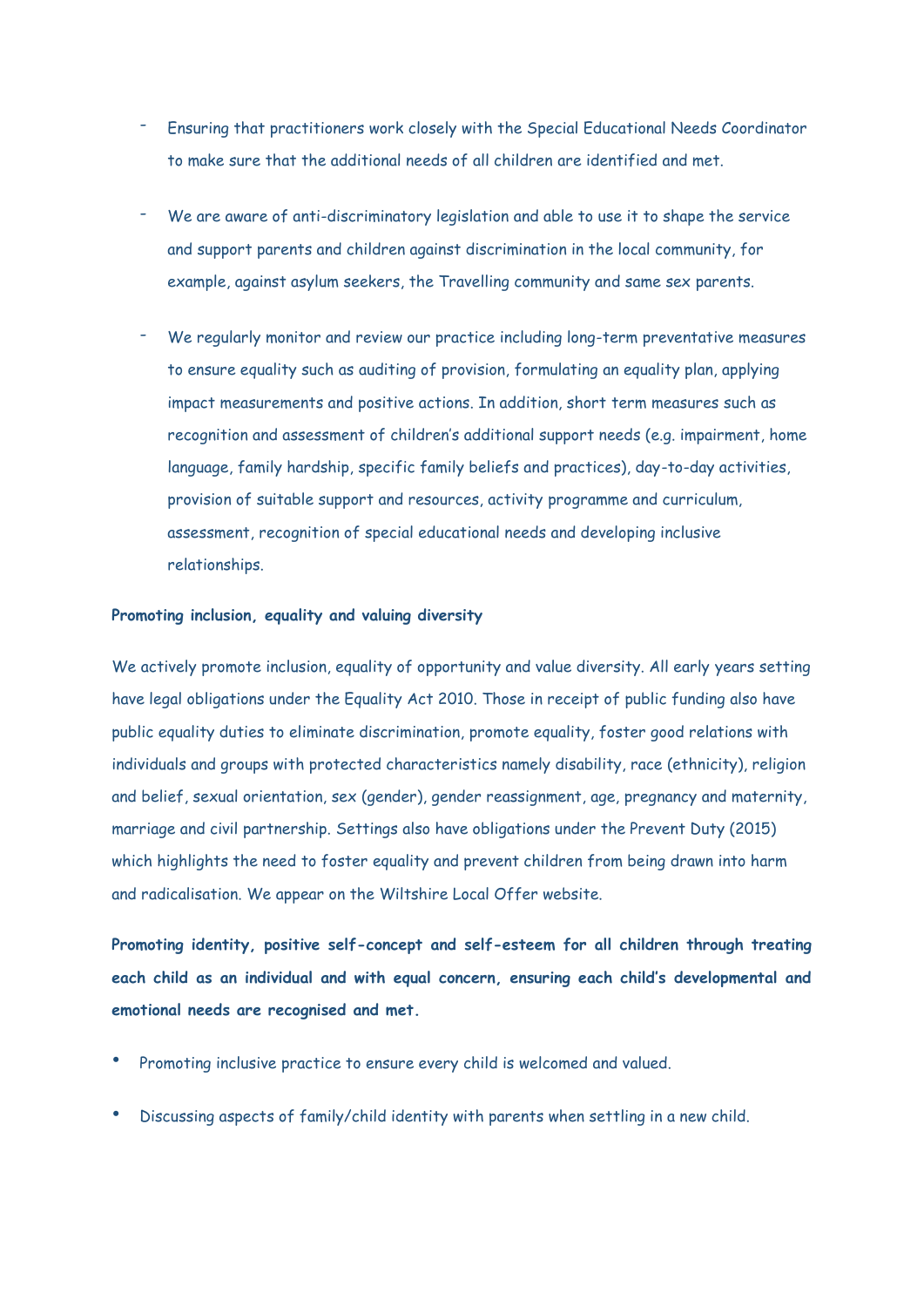- Maintaining a positive non-judgemental attitude and use of language with children to talk about topics such as family composition/background, eye and skin colour, hair texture, sex, gender, physical attributes and languages spoken (including signing).
- Becoming knowledgeable about different cultures, and individual subjective perceptions of these and being able to reflect them imaginatively and creatively in the setting to create pride, interest and positive self-identity.
- Discussing similarities and differences positively without bias and judgement.
- Celebrating festivals, holy days and special days authentically through involving parents, staff or the wider community to provide a positive experience for all.
- Providing books with positive images of children and families from all backgrounds and abilities. Avoiding caricatures or cartoon-like depictions, and ensuring individual differences are portrayed with sensitive accuracy. The central characters in individual stories should provide a positive, broad representation of diversity e.g. disability, ethnicity, sex and gender, age and social backgrounds. Individual storylines should contain a range of situations which are easily identifiable by children such as those that include disabled children/adults, different ethnic groups, mixed heritage families, gender diversity, single sex/same and different sex families, multi-generational households and cultural diversity.
- Providing visual materials, such as posters and pictures that provide non-stereotypical images of people, places and cultures and roles that are within children's range of experience. This includes photographs taken by staff of the local and wider community, of parents and families and local events.
- Using textiles, prints, sculptures or carvings from diverse cultures in displays.
- Providing artefacts from a range of cultures, particularly for use in all areas of the setting, not just in the home corner.
- Ensuring toys, learning materials and resources reflect diversity and provide relevant materials for exploring aspects of difference, such as skin tone paints and pens.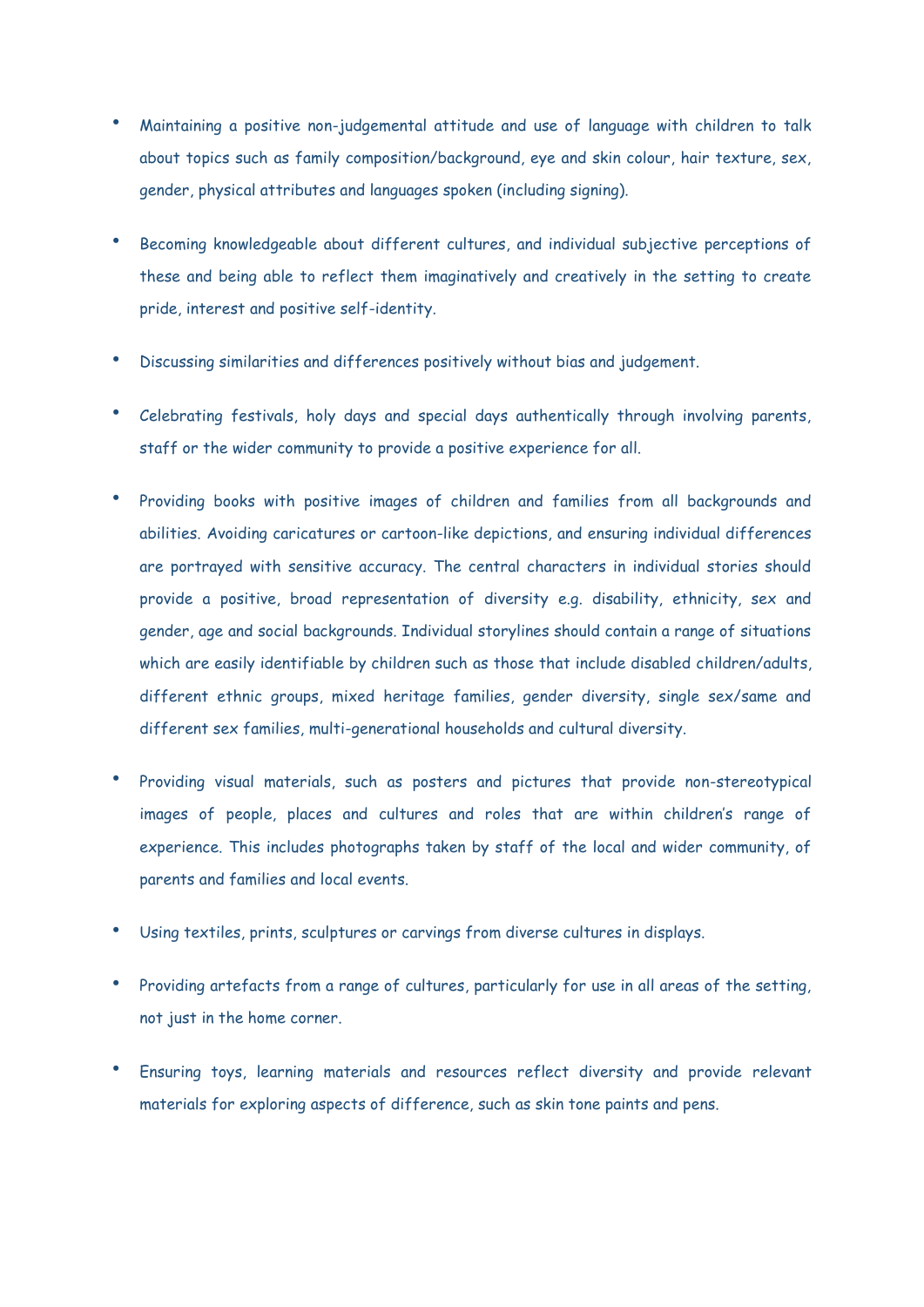- We work in partnership with parents to ensure that dietary requirements of children that arise from their medical, religious or cultural needs are met where ever possible.
- Developing a range of activities through which children can explore aspects of their identity, explore similarities, differences and develop empathy including:
	- self-portraits, photograph albums and displays showing a range of families
	- books about 'me' or my family
	- persona doll stories which sympathetically and authentically represent diversity
	- food activities, such as tasting and cooking, creating real menu additions
	- activities about real celebrations such as new babies, weddings, cultural and religious events
	- use of textiles and secular artefacts in the room, and to handle and explore, that demonstrate valuing of the cultures from which they come
	- creating textiles such as tie dying, batik and creative use of textiles
	- provide mirrors at different heights for babies and other non-ambulant children
	- developing a music area with a variety of musical instruments for babies and children to use to create a range of music.
	- creating an art and mark making area with a variety of materials from other countries such as wood blocks for printing, Chinese calligraphy brushes etc.
	- home corner play which encourages all children to equally participate and provides domestic articles from diverse cultures
	- 'dressing up' materials which promote non-gendered roles and enable children to explore different gender identities/gender neutrality
	- providing dolls that sensitively and accurately portray difference such as disability and ethnicity
	- use of a variety of music to play to children of different genres and cultural styles with a variety of musical instruments for children to access
	- a language and literacy area with a variety of books, some with dual language texts and signs, involving parents in the translation where possible
	- tapes with stories read in English and other languages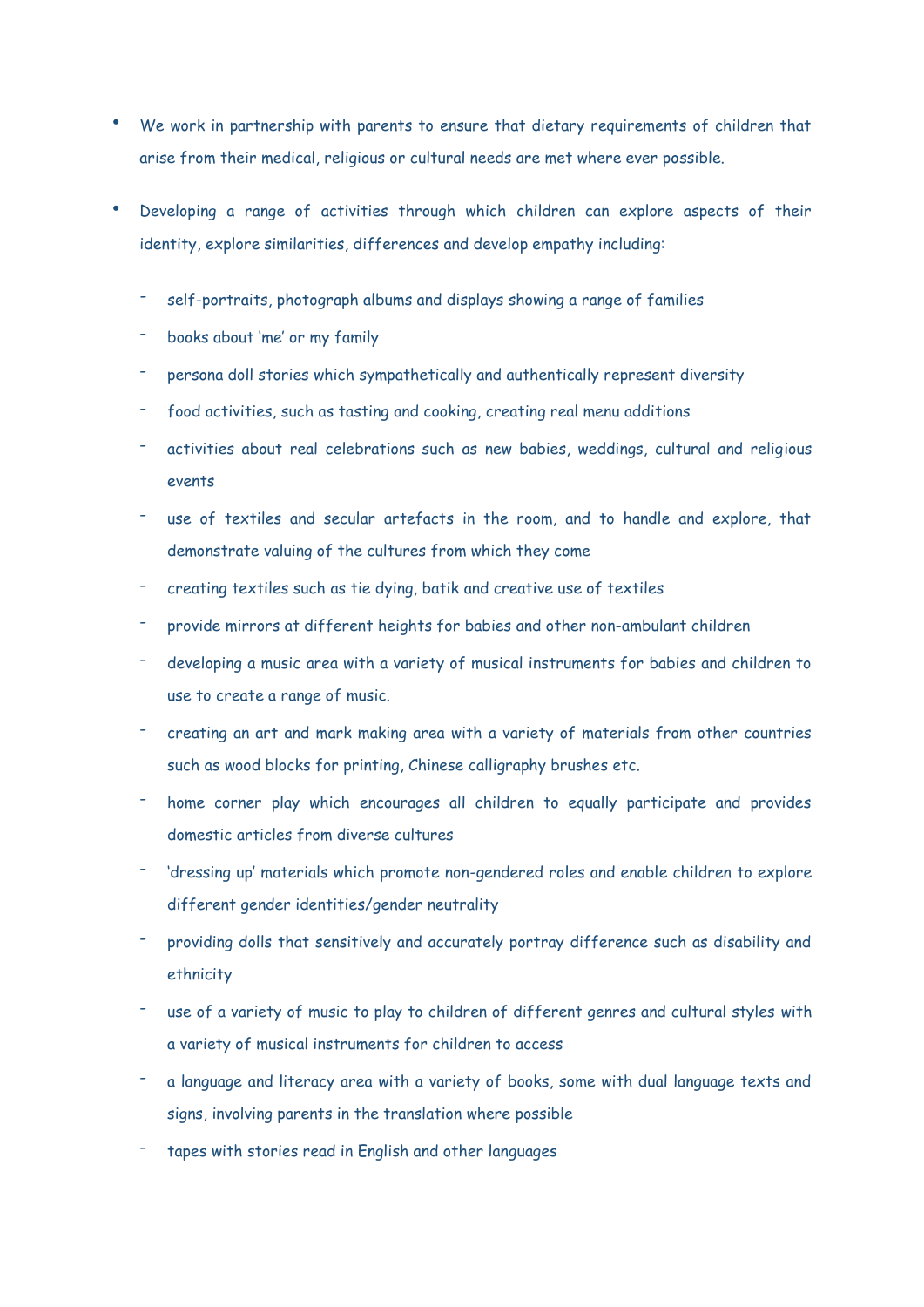- examples of writing in other scripts from everyday sources such as papers and magazines, packaging etc. children's names written on cards in English as well as in their home language script where appropriate
- labels for children's paintings or other work are made with their name in English and home language script (parents can help with this)
- conversations with young children which explore unfamiliar objects and subjects to help foster an understanding of diversity and identity such as spectacles or hearing aids, religious and cultural practices
- Record keeping that refers to children's emerging bilingual skills or their use of sign language as achievements in positive terms.
- Record keeping that refers to children's differing abilities and identities in positive terms.
- Records that show the relevant involvement of all children, especially children with special educational needs and disabilities, those using English as an additional language and those who are 'more abled' in the planning of their care and education.

## **Fostering positive attitudes and challenging discrimination.**

- Young children are learning how to grow up in a diverse world and develop appropriate attitudes. This can be difficult, and they may make mistakes and pick up inappropriate attitudes or just get the 'wrong idea' that may underlie attitudes of 'pre-prejudice' towards specific individuals/groups. Where children make remarks or behave in a discriminatory or prejudice way or make inappropriate comments that arise from not knowing facts, staff should explain why these actions are not acceptable and provide appropriate information and intervention to reinforce children's understanding and learning.
- Where children make overtly prejudice or discriminatory remarks they are dealt with as above, and the issue is raised with the parents.
- When children wish to explore aspects of their identity such as ethnicity or gender, they should be listened to in an understanding and non-judgemental way.
- Parents are expected to abide by the policy for inclusion, diversity and equality and to support their child in the aims of the setting.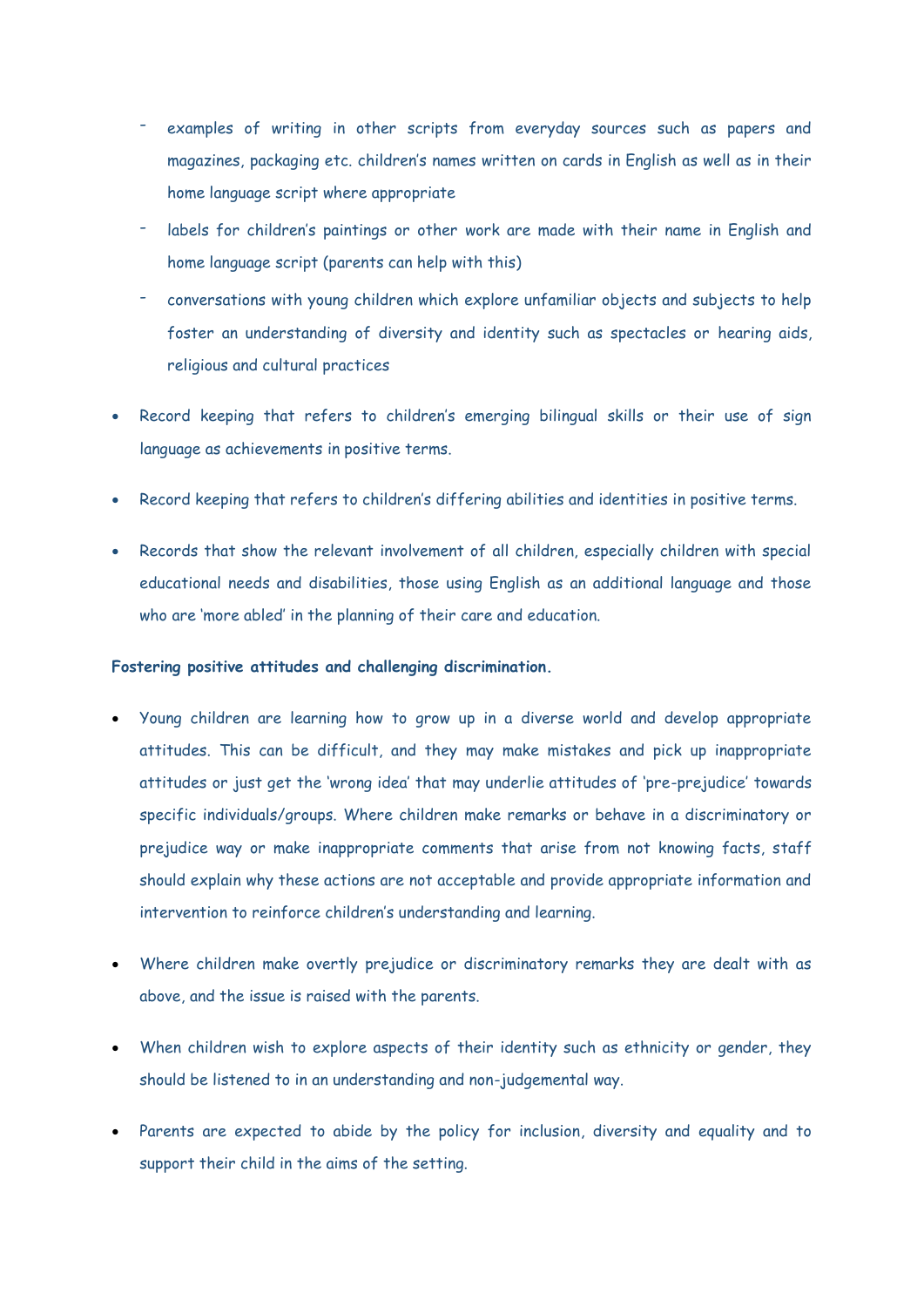### **Implementing an equality strategy to foster a 'can do' approach**

- Every setting should have an equality strategy in place outlining their vision on equality alongside a timetabled list of actions summarising how they build equality into the provision and how this is monitored and evaluated.
- An equality check and access audit are completed to ensure that there are no barriers to inclusion of any child, families and visitors to the setting.
- Early years settings in receipt of nursery education funding are covered by the public sector equality duty. These bodies must have regard of the need to eliminate discrimination, promote equality of opportunity, foster good relations between disabled and non-disabled persons, and publish information to show their compliance with the duty.

**Promoting dynamic and balanced mixed gender, culturally, socially, and linguistically diverse staff teams who work constructively together in providing for diverse communities.**

- It is recognised that members of staff in diverse teams bring a range of views and opinions to the setting regarding a range of issues to do with the job. It is important that a range of views and perspectives are shared and respected in staff meetings and that decisions are made on which way of looking at the situation will result in the best outcomes for the child.
- Staff views are sought where these offer individuals, social and/or cultural insight, although staff should not be put in an uncomfortable position of being an 'expert' or 'ambassador'.
- Staff respect similarities and differences between each other and users such as ability, disability, religious and personal beliefs, sex, sexual orientation, gender reassignment etc. Staff do not discriminate or harass individuals on the grounds of these or encourage any other member of staff to do so; evidence of such will be dealt with by management immediately.
- Members of staff make the best use of different perspectives in the team to find solutions to difficult problems that arise in socially/culturally complex situations.
- Members of staff support each other to highlight similarities and respect differences.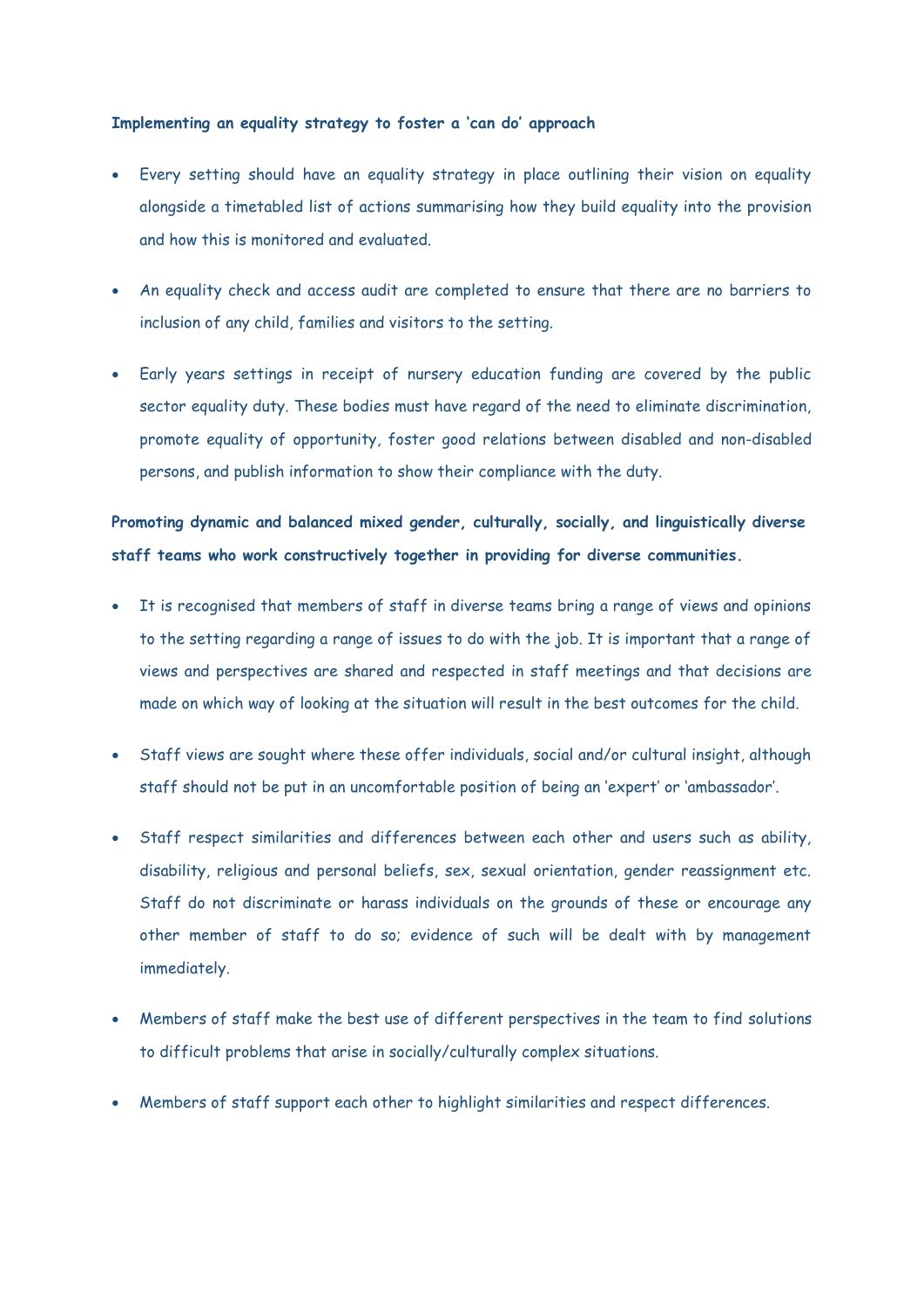- Members of staff of both sexes carry out all tasks according to their job description; there are no jobs that are designated men's or women's jobs.
- Staff are sensitive to the fact that male workers are under-represented in the early years workforce so may be more likely to experience inequality and discrimination.
- Staff should be aware that male workers may be more vulnerable to allegations. Therefore, work practices should be developed to minimise this. These practices are valuable for all staff.
- There is an ethos wherein staff, parents and children are free to express themselves and speak their own languages in ways that enhance the culture of the setting.

# **Ensuring that barriers to equality and inclusion are identified and removed or minimised wherever possible.**

- Barriers may include:
	- lack of understanding where the language spoken at the setting is not that which is spoken at a child's home
	- perceived barriers affordability where parents are not aware of financial support available or assume that a service is not available to them. Perceived barriers may also be physical barriers for those children or parents with a disability or additional needs where they assume, they will not be able to access the service
	- physical barriers where there are environmental features which stop a disabled child or disabled parent accessing the setting such as stairs
	- negative attitudes stereotypes and prejudices or commitment by staff and managers to the time and energy required to identify and remove barriers to accessibility
	- unconscious and conscious bias of staff towards some families such as those from other backgrounds, disabled parents, same sex parents and families with specific religious beliefs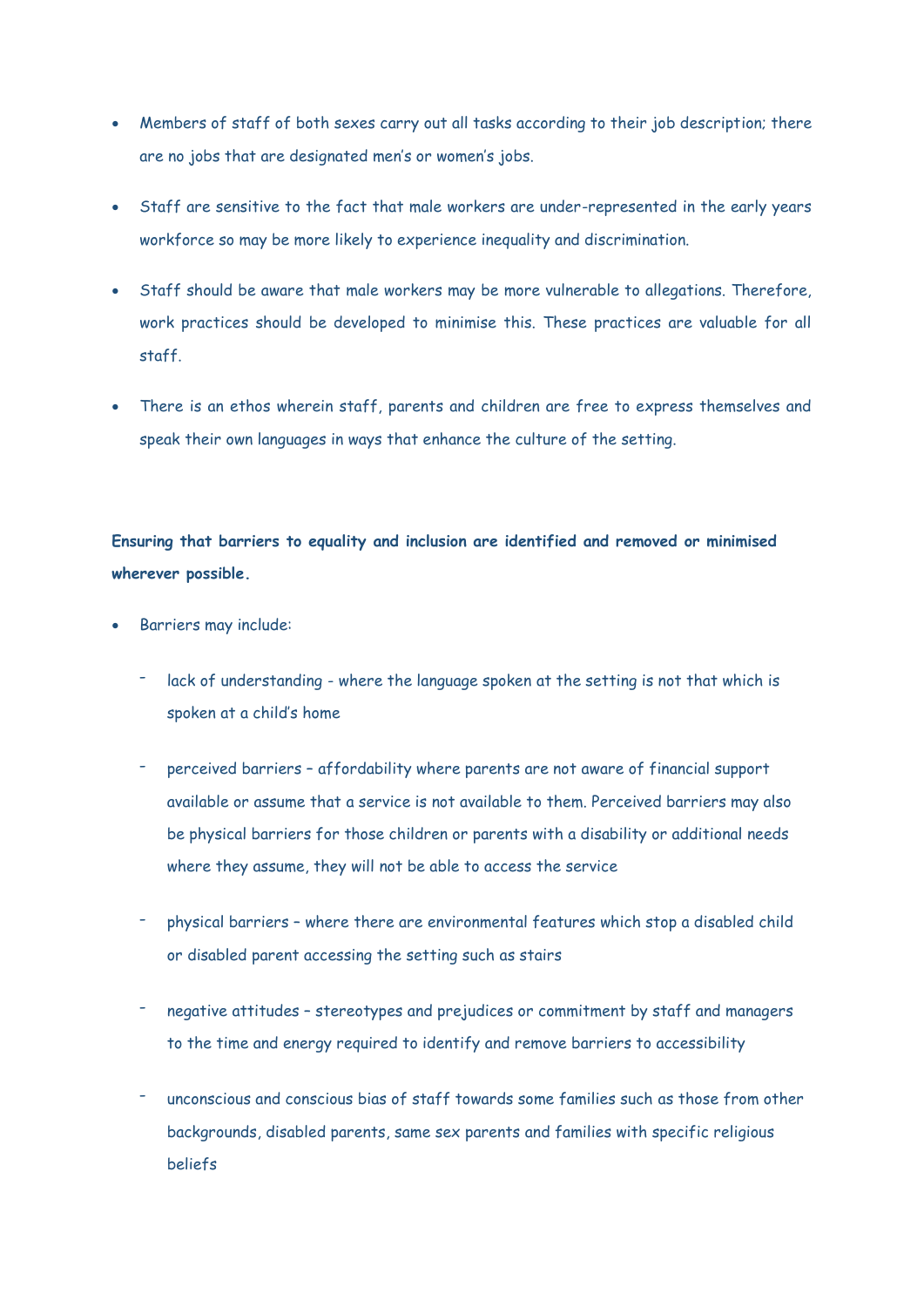- gendered views of staff which limit children's aspirations and choices
- misconceptions such as disabled children should not attend settings during a pandemic due to heightened risk
- lack of effective Information Communication Technology (ICT) in the homes of families who are vulnerable or at risk and therefore unable to keep in close contact with the childcare provider
- Staff are aware of the different barriers to inclusion and equality and consider the wider implications for children and their families.

## **Supporting children to become considerate adults**

 Children's social and emotional development is shaped by early experiences and relationships and incorporates elements of equality and British and Universal values. The EYFS supports children's earliest skills in an age appropriate way to become social citizens, namely listen and attend to instructions; know the difference between right and wrong; recognise similarities and differences between themselves and others; make and maintain friendships; develop empathy and consideration of other people; take turns in play and conversation; risk taking behaviours, rules and boundaries; not to hurt/upset other people with words and actions; consequences of hurtful/discriminatory behaviour and regulating behaviour.

## **British values**

The fundamental British values of democracy, rule of law, individual liberty, mutual respect and tolerance for those with different faiths and beliefs are already implicitly embedded in the Early Years Foundation Stage and are further clarified here based on *Fundamental British values in the Early Years*

[\(https://foundationyears.org.uk/wp-content/uploads/2017/08/Fundamental-British-Values-in](https://foundationyears.org.uk/wp-content/uploads/2017/08/Fundamental-British-Values-in-the-Early-Years-2017.pdf)[the-Early-Years-2017.pdf\)](https://foundationyears.org.uk/wp-content/uploads/2017/08/Fundamental-British-Values-in-the-Early-Years-2017.pdf)

*Democracy*: making decisions together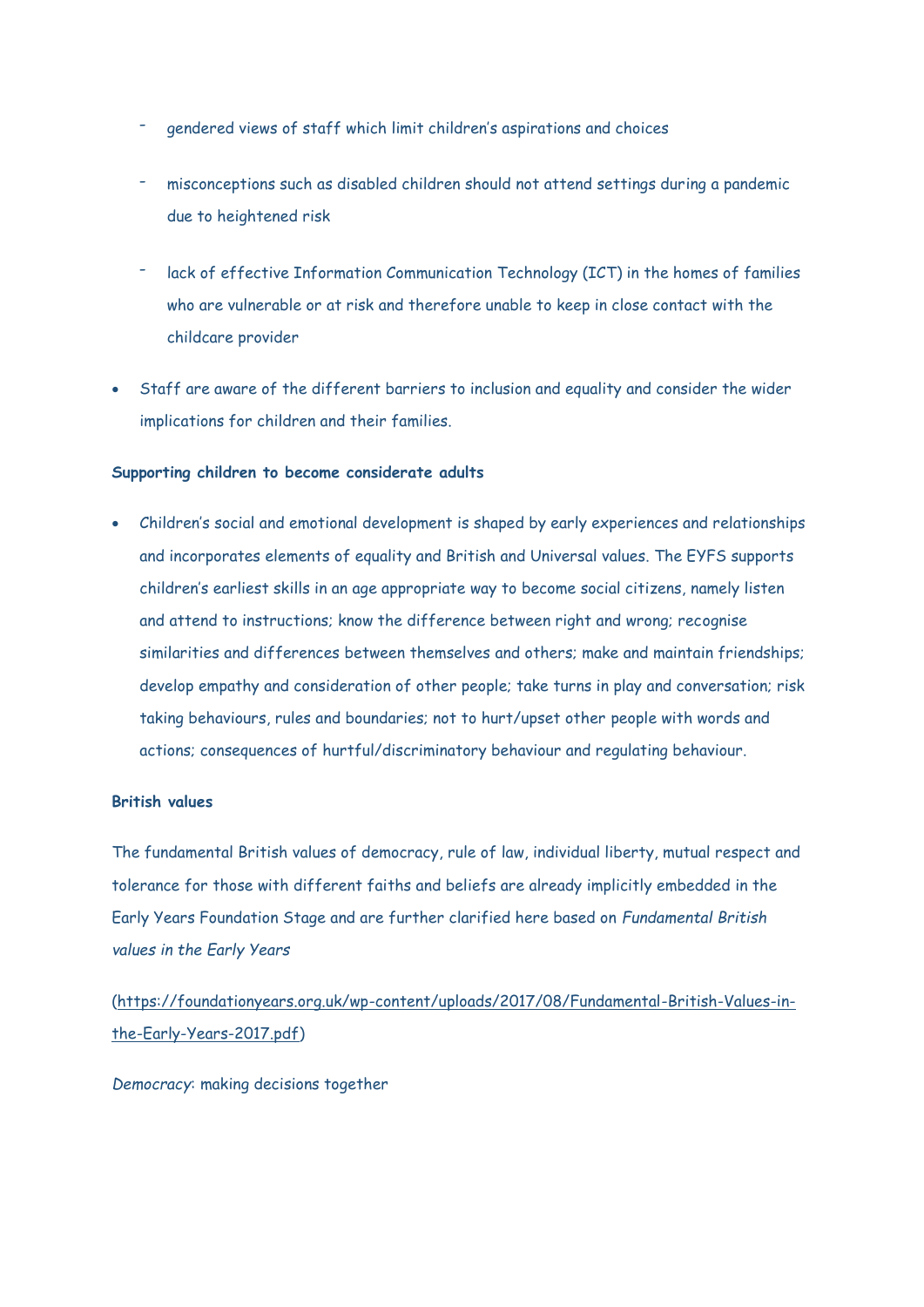- For self-confidence and self-awareness (PSED), practitioners encourage children to see the bigger picture, children know their views count, value each other's views and values and talk about feelings e.g. when they do or do not need help.
- Supporting the decisions children make and providing activities that involve turn-taking, sharing and collaboration. Children are given opportunities to develop enquiring minds, where questions are valued and prejudice attitudes less likely.

## *Rule of law***:** understanding rules matter (PSED)

- Practitioners ensure children understand their and others' behaviour and consequence.
- Practitioners collaborate with children to create rules and codes of behaviour, e.g. rules about tidying up and ensure all children understand that rules apply to everyone.

## *Individual liberty***:** freedom for all (PSED & UW)

• Children should develop a positive sense of themselves. Staff provide opportunities for children to develop their self-knowledge, self-esteem and increase their confidence in their own abilities, for example through allowing children to take risks on an obstacle course, mixing colours, exploring facets of their own identity, talking about their experiences and learning. Practitioners encourage a range of experiences, allow children to explore the language of feelings and responsibility, reflect on differences and understand we are free to have different opinions, for example in a small group discuss what they feel about transferring into Reception Class.

### *Mutual respect and tolerance*: treat others as you want to be treated (PSED & UW)

- Staff create an ethos of inclusivity and tolerance where views, faiths, cultures and races are valued and children are engaged with the wider community.
- Children should acquire tolerance, appreciation and respect for their own and other cultures; know about similarities and differences between themselves, others and among families, faiths, communities, cultures and traditions.
- Staff encourage and explain the importance of tolerant behaviours such as sharing and respecting other's opinions.